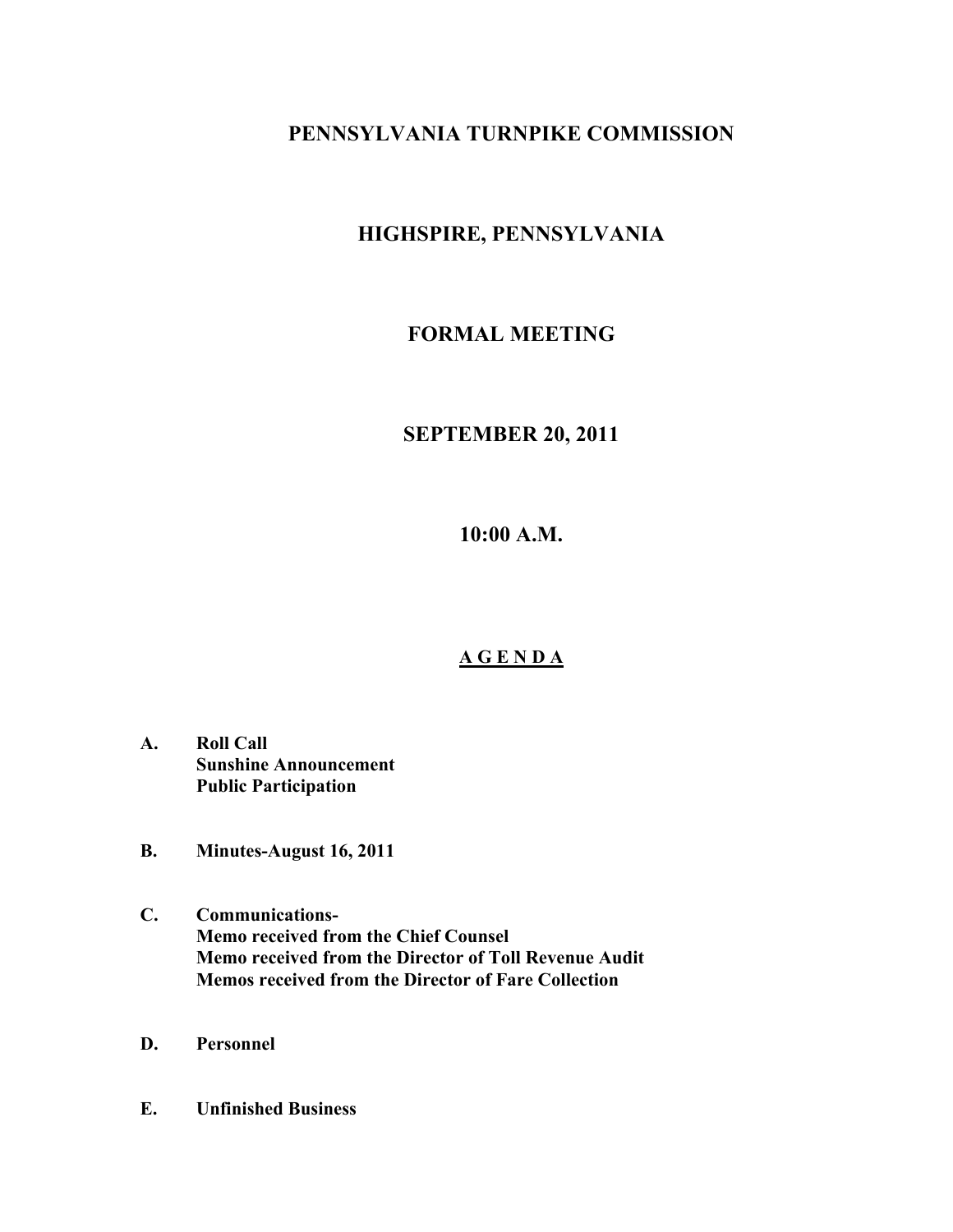- **1. Adopt the Resolution ratifying the investments, reinvestments and liquidations of securities with available cash, as described in the memo from the Assistant Chief Financial Officer dated September 1, 2011.**
- **2. Approve the negotiation and execution of the Agreements and Amendments and advertising for the items listed in memos "a" through "e":**
	- **a. Reimbursement Agreement with Bedford Rural Electric Cooperative, Inc. (BREC) to reimburse BREC for the necessary engineering and relocation work for the MP 149.00 to MP 155.00 total reconstruction project; for a not-to-exceed amount of \$69,485.00;**
	- **b. Exercise the option to renew our agreement with Brinks U.S. for armored courier services, to extend the agreement for eight (8) additional months;**
	- **c. Sponsorship Agreement with State Farm Insurance Company, brokered through Travelers Marketing, for State Farm to serve as sponsor of the mobile phone application (TRIP Talk) and other components of the Turnpike Roadway Information Program (TRIP);**
	- **d. Reimbursement Agreement with Jenkins Township to reimburse the Township for the necessary engineering and relocation work for the elimination of Bridge NB-651 at MP A113.35; for a not-to-exceed amount of \$975,000.00;**
	- **e. Exercise the option to renew our agreements for health care benefits with Highmark Blue Shield (medical and vision), Aetna (prescription) and United Concordia (dental), to extend our agreements through June 30, 2012; and authorize the issuance of RFP's for these services.**
- **3. Approve the Right-of-Way Requests for the items listed in memos "a" through "f":**
	- **a. Authorize the acquisition of Right-of-Way #8995-R12, a partial take parcel, necessary for the Rt. 903 Slip Ramp project; by issuing payment in the amount of \$10,150.00 payable to Robert E. McCulley, representing fair market value and pro-rated taxes; authorize the appropriate Commission officials to execute the agreement of sale; authorize the payment of additional statutory damages as calculated by the Legal Department and approved by the Chief Executive Officer; and payment of the fair market value to the property owner is contingent upon the delivery of a deed prepared by the Legal Department;**
	- **b. Authorize the acquisition of Right-of-Way #2106-A, a total take parcel, necessary for the Hazelette Street Bridge elimination project; by issuing payment in the amount of \$109,630.00 payable to Puzak Law Offices, Escrow Agent, representing fair market value, pro-rated taxes and recording fees; authorize the appropriate Commission officials to execute the agreement of sale; authorize the payment of additional statutory damages as calculated by the Legal Department**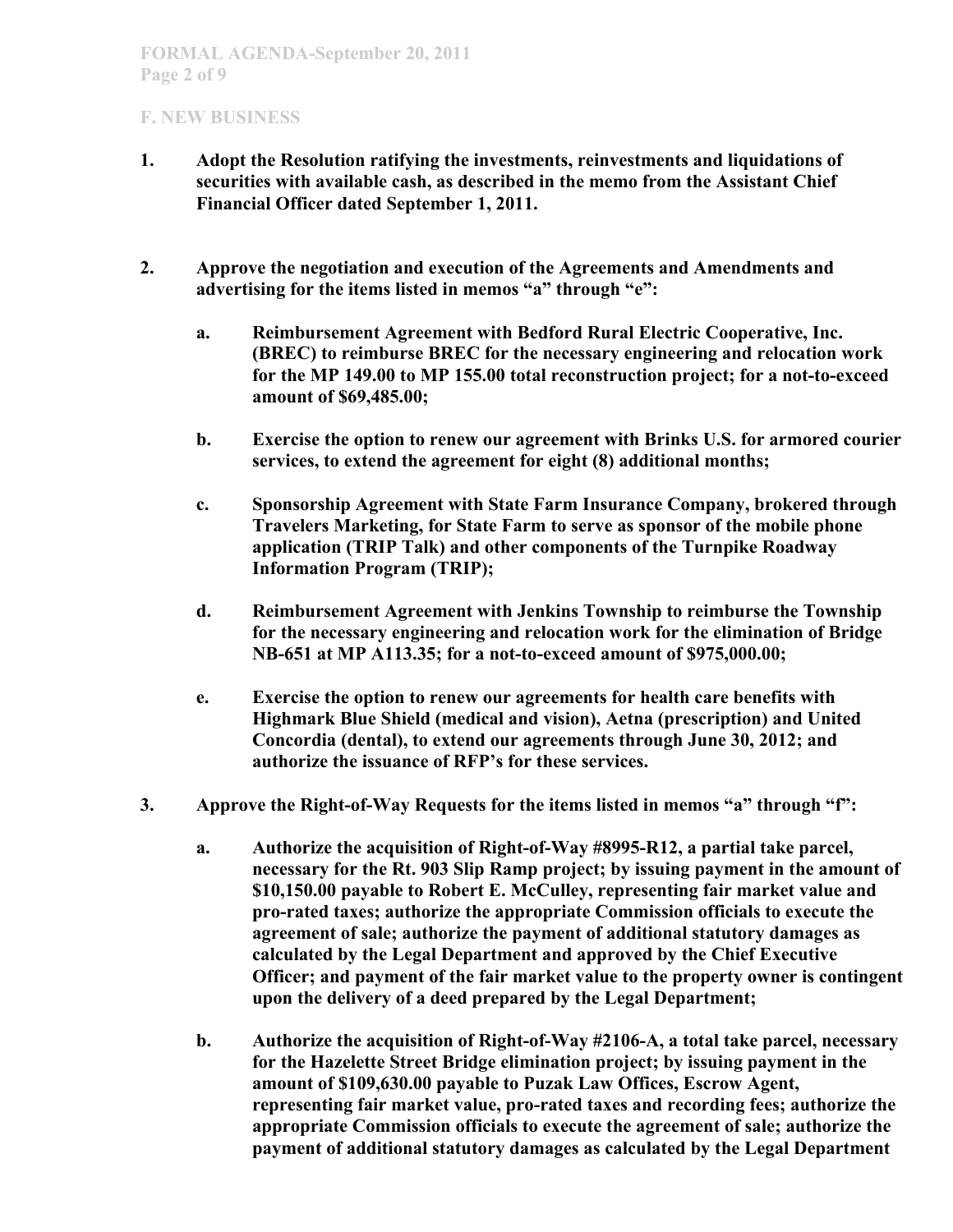**and approved by the Chief Executive Officer; and payment of the fair market value to the property owners is contingent upon the delivery of a deed prepared by the Legal Department;**

- **c. Authorize the acquisition of Right-of-Way #6047-E-R1, a partial take parcel, necessary for the Valley Hill Road Bridge replacement project at MP 316.58; by issuing payment in the amount of \$5,075.00 payable to James H. and Margaret A. Gallagher, representing fair market value and pro-rated taxes; authorize the appropriate Commission officials to execute the agreement of sale; authorize the payment of additional statutory damages as calculated by the Legal Department and approved by the Chief Executive Officer; and payment of the fair market value to the property owners is contingent upon the delivery of a deed prepared by the Legal Department;**
- **d. Authorize the acquisition of Right-of-Way #14219-C, a partial take parcel, necessary for the total reconstruction project from MP 40.00 to MP 48.00; by issuing payment in the amount of \$31,311.00 payable to Nathan J. Zarichnak & Associates, LLC, Escrow Agent, representing fair market value and pro-rated taxes; authorize the appropriate Commission officials to execute the agreement of sale; authorize the payment of additional statutory damages as calculated by the Legal Department and approved by the Chief Executive Officer; and payment of the fair market value to the property owner is contingent upon the delivery of a deed prepared by the Legal Department;**
- **e. Authorize the acquisition of Right-of-Way #16452, a partial take parcel, necessary for construction of the Mon/Fayette Expressway; by issuing the following payments:** 
	- **\$1,000.00 payable to Don E. and Brenda J. Hatley;**

• **\$ 500.00 - payable to Mark Randolph; representing fair market value; authorize the appropriate Commission officials to execute the agreement of sale; authorize the payment of additional statutory damages as calculated by the Legal Department and approved by the Chief Executive Officer; and payment of the fair market value to the property owners is contingent upon the delivery of a deed prepared by the Legal Department;** 

**f. Authorize the acquisition of Right-of-Way #8995-R16, a partial take parcel, necessary for the Rt. 903 Slip Ramp project; by issuing payment in the amount of \$1,522.50 payable to Anthony Gaudiuso and Domenico Balzano, representing fair market value and pro-rated taxes; authorize the appropriate Commission officials to execute the agreement of sale; authorize the payment of additional statutory damages as calculated by the Legal Department and approved by the Chief Executive Officer; and payment of the fair market value to the property owners is contingent upon the delivery of a deed prepared by the Legal Department.**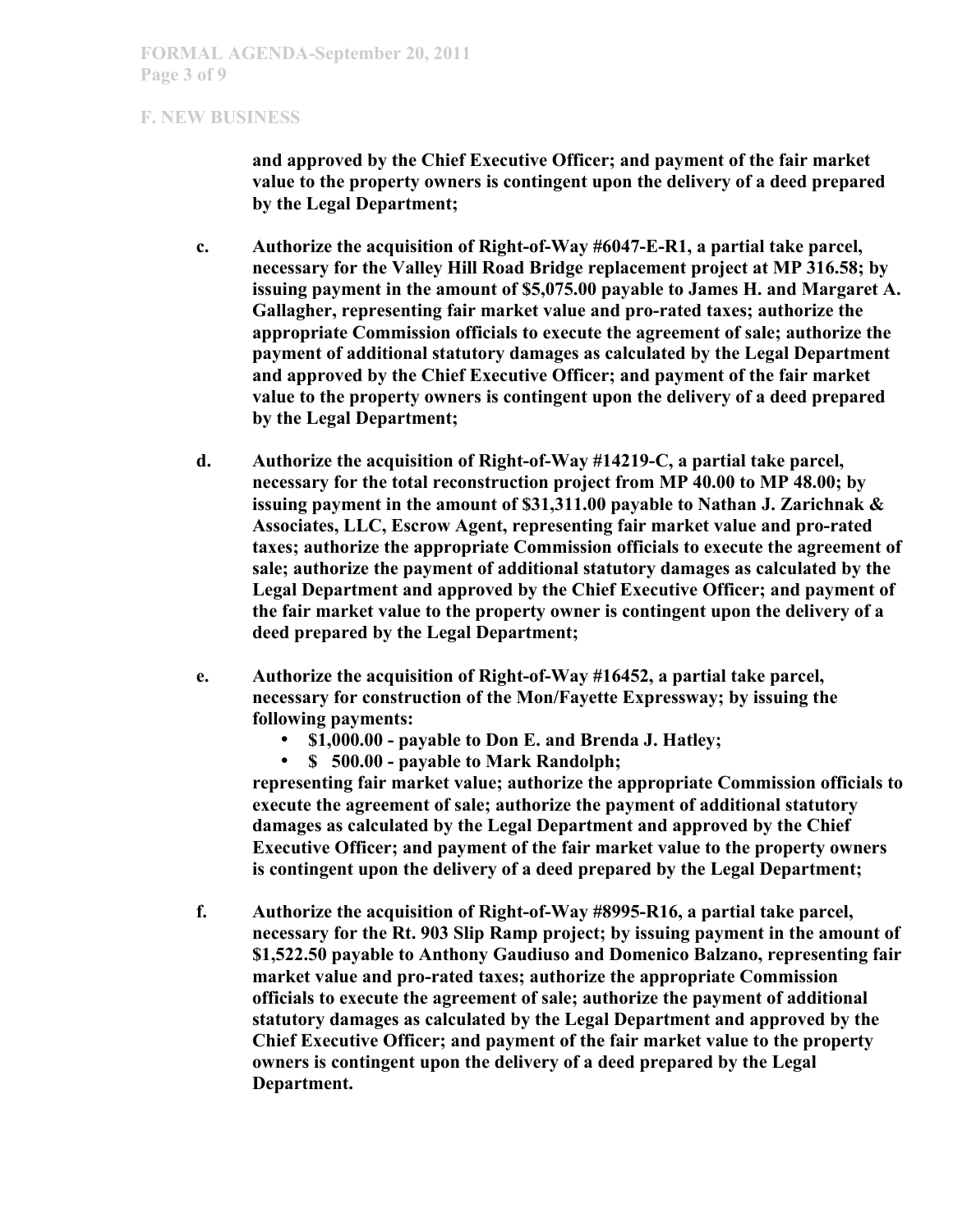- **4. Approve advertising for the items listed in memos "a" through "f":**
	- **a. Engineering or materials firm for open-end construction materials inspection and testing services from MP 0.00 to MP 200.00 and the Western Expansion Projects;**
	- **b. Engineering or materials firm for open-end construction materials inspection and testing services from MP 200.00 to MP 358.00 and the Northeast Extension;**
	- **c. Two (2) engineering or construction management firms for open-end construction inspection services from MP 0.00 to MP 247.00 and the Western Expansion Projects;**
	- **d. Two (2) engineering or construction management firms for open-end construction inspection services from MP 247.00 to MP 358.00 and the Northeast Extension;**
	- **e. Full service open-end advertising/marketing/public relations services for marketing plan development;**
	- **f. Stop loss insurance provider.**
- **5. Approve the Award of Bids, a Change Order and Issuance of Purchase Orders for the items listed in memos "a" through "i":**
	- **a. Seven (7) crew cab stake body trucks, utilizing the Commonwealth's contract with New Holland Auto Group; at a total award of \$541,286.62;**
	- **b. Change Order for Purchase Order 440002770 with Apex Advertising, Inc. for uniform shirts and jackets, and for public-outreach items including; customer safety, E-ZPass and other promotions, for an additional \$37,500.00; increasing the purchase order to \$77,500.00;**
	- **c. Eleven (11) extended length trade vans, utilizing the Commonwealth's contract with Apple Automotive Group; at a total award of \$328,075.00;**
	- **d. Six (6) cargo teller vans, utilizing the Commonwealth's contract with Apple Automotive Group; at a total award of \$167,874.00;**
	- **e. Eight (8) 2012 Chevrolet 2500 HD crew cab pickup trucks, utilizing the Commonwealth's contract with Apple Automotive Group; at a total award of \$285,768.00;**
	- **f. Three (3) JLG telescoping boom lifts, utilizing the Commonwealth's contract with Equipment Depot; at a total award of \$189,785.10;**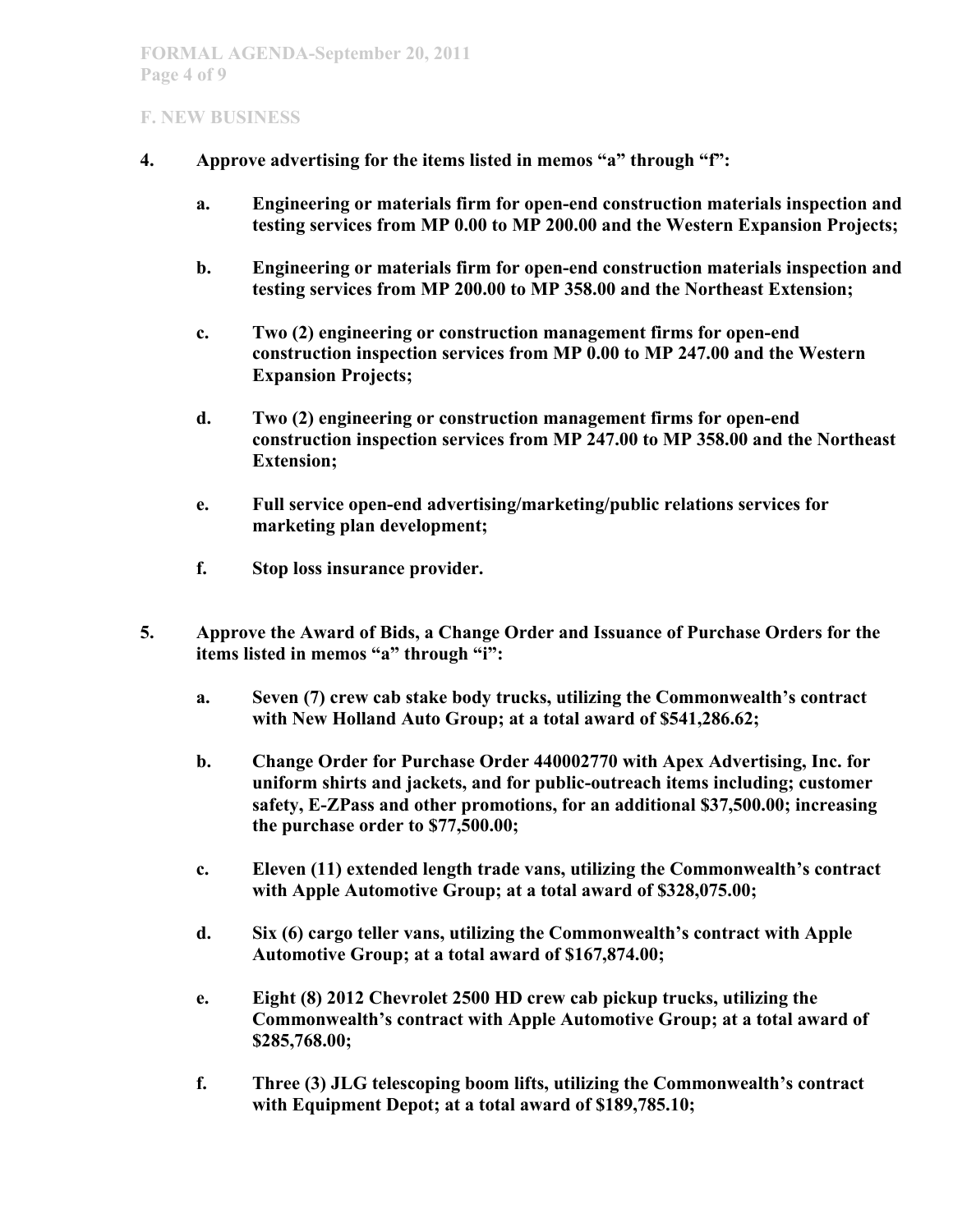- **g. Twenty-six (26) 4x4 extended cab pickup trucks, utilizing the Commonwealth's contract with Apple Automotive Group; at a total award of \$702,144.00;**
- **h. Seventeen (17) vehicle mounted message boards, utilizing the Commonwealth's contract with Trafcon Industries, Inc.; at a total award of \$120,768.00;**
- **i. Facility contracts for capital replacement, upgrade and repair services (October 1, 2011-September 30, 2013) based upon estimates listed below for a not-to-exceed total amount of \$6,000,000.00; and authorize staff to adjust as necessary during the term of the contracts:**

|                   | District 1         | <b>District 2</b>  | District 3         | District 4         | District 5         | <b>TOTAL</b> |
|-------------------|--------------------|--------------------|--------------------|--------------------|--------------------|--------------|
| <b>Electrical</b> | <b>Schultheis</b>  | <b>Clark</b>       | <b>Clark</b>       | <b>Clark</b>       | <b>Clark</b>       | \$1,550,000  |
|                   | Electric           | <b>Contractors</b> | <b>Contractors</b> | <b>Contractors</b> | <b>Contractors</b> |              |
|                   | \$515,000          | \$365,000          | \$140,000          | \$265,000          | \$265,000          |              |
| <b>General</b>    | <b>Clark</b>       | <b>Clark</b>       | Clark              | <b>Clark</b>       | <b>Clark</b>       | \$1,400,000  |
|                   | <b>Contractors</b> | <b>Contractors</b> | <b>Contractors</b> | <b>Contractors</b> | <b>Contractors</b> |              |
|                   | \$740,000          | \$165,000          | \$165,000          | \$165,000          | \$165,000          |              |
| Landscaping       | The                | The                | The                | The                | The                | \$500,000    |
|                   | <b>Brickman</b>    | <b>Brickman</b>    | <b>Brickman</b>    | <b>Brickman</b>    | <b>Brickman</b>    |              |
|                   | Group              | Group              | Group              | Group              | Group              |              |
|                   | \$100,000          | \$100,000          | \$100,000          | \$100,000          | \$100,000          |              |
| Mechanical        | McKamish           | <b>MARC-</b>       | eciService,        | <b>Blanski</b>     | <b>Blanski</b>     | \$875,000    |
|                   | Inc.               | <b>Service</b>     | Inc.               | Inc.               | Inc.               |              |
|                   | \$165,000          | \$165,000          | \$165,000          | \$190,000          | \$190,000          |              |
| Plumbing          | <b>Clark</b>       | <b>Clark</b>       | <b>Clark</b>       | <b>Clark</b>       | <b>Clark</b>       | \$975,000    |
|                   | <b>Contractors</b> | <b>Contractors</b> | <b>Contractors</b> | <b>Contractors</b> | <b>Contractors</b> |              |
|                   | \$365,000          | \$165,000          | \$165,000          | \$140,000          | \$140,000          |              |
| Roofing           | Burns &            | Burns &            | <b>Spotts</b>      | <b>Spotts</b>      | <b>Spotts</b>      | \$700,000    |
|                   | <b>Scalo</b>       | Scalo              | <b>Brothers</b>    | <b>Brothers</b>    | <b>Brothers</b>    |              |
|                   | Roofing            | Roofing            | Inc.               | Inc.               | Inc.               |              |
|                   | \$140,000          | \$140,000          | \$140,000          | \$140,000          | \$140,000          |              |
| <b>TOTAL:</b>     |                    |                    |                    |                    |                    | \$6,000,000  |

- **6. Approve the consultant selection recommendation from the Professional Services Procurement Committee (PSPC) and authorize the negotiation and execution agreements for the items listed in memos "a" through "c":**
	- **a. Engineering design services for the full depth roadway reconstruction project from MP 57.00 to MP 67.00 to SAI Consulting Engineers, Inc.; at a not-to-exceed amount of \$21,000,000.00;**
	- **b. Construction management and inspection services for the roadway and bridge reconstruction from MP 202.00 to MP 210.00 to TCMS-Maguire Partnership; at a not-to-exceed amount of \$12,500,000.00;**
	- **c. Engineering design services for the replacement of the Hawk Falls Bridge NB-610, at MP A88.59 to Modjeski and Masters, Inc.; at a not-to-exceed amount of \$9,000,000.00.**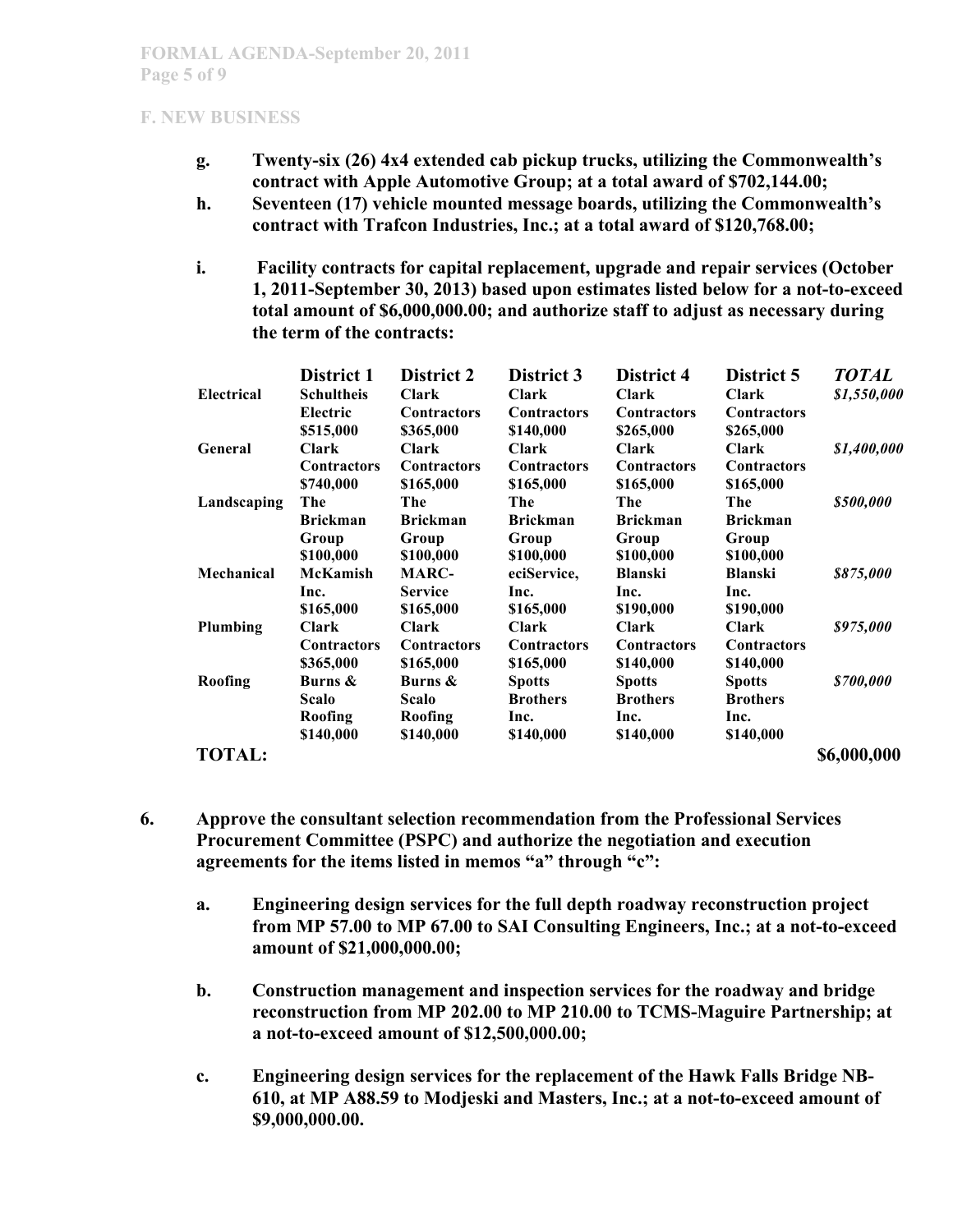- **7. Approve the negotiation and preparation of the Supplemental Agreements as listed in memos "a" through "c":**
	- **a. Supplemental Agreement #3 with Legion Design/Campbell & Associates for replacement of Bridge DB-155 at MP 342.75, for an additional \$60,000.00, for additional design work necessary to obtain the required permits/clearances from the reviewing state and local agencies;**
	- **b. Supplemental Agreement #2 with Vitetta for architectural and engineering services for the Somerset Maintenance Facility reconstruction project, for an additional \$1,600,000.00, for extensive redesign for the new Somerset Maintenance Facility and construction administration services;**
	- **c. Supplemental Agreement #1 with Brinjac Engineering for vehicle wash wastewater recycling/treatment systems, for an additional \$75,000.00, for additional design and construction services to comply with DEP regulations.**
- **8. Approve the Change Orders for the items listed in memos "a" through "c":**
	- **a. Change Order #4 for Contract #T-048.00R001-3-02 with Lindy Paving, Inc. for bituminous resurfacing between MP 49.33 and MP 56.68; for an increase of \$795,260.98;**
	- **b. Change Order #1 for Contract #EN-00097-03-07 with Road-Con, Inc. for roadway and miscellaneous repairs between MP 298.33 and MP 358.11; for an increase of \$2,425,476.97;**
	- **c. Change Order #1 for Contract #EN-00097-03-04 with Road-Con, Inc. for roadway and miscellaneous repairs between MP A20.00 and MP A130.30; for an increase of \$208,792.17.**
- **9. Approve the Change Orders and Final Payments for the items listed in memos "a" through "c":**
	- **a. Change Order #4 and Final Payment for Contract #T-282.00R001-3-02 with Kinsley Construction Co., Inc. for bituminous overlay between MP 282.00 and MP 292.00; for a decrease of \$436,923.20; making the final contract value \$6,860,130.83 and the final amount due of \$208,836.60;**
	- **b. Change Order #4 and Final Payment for Contract #A-020.00T002-3-03 with J.F. Shea Construction, Inc. for the replacement of Bridge NB-129 at MP A27.20; for an increase of \$95,393.05; making the final contract value \$8,994,725.92 and the final amount due of \$734,136.10;**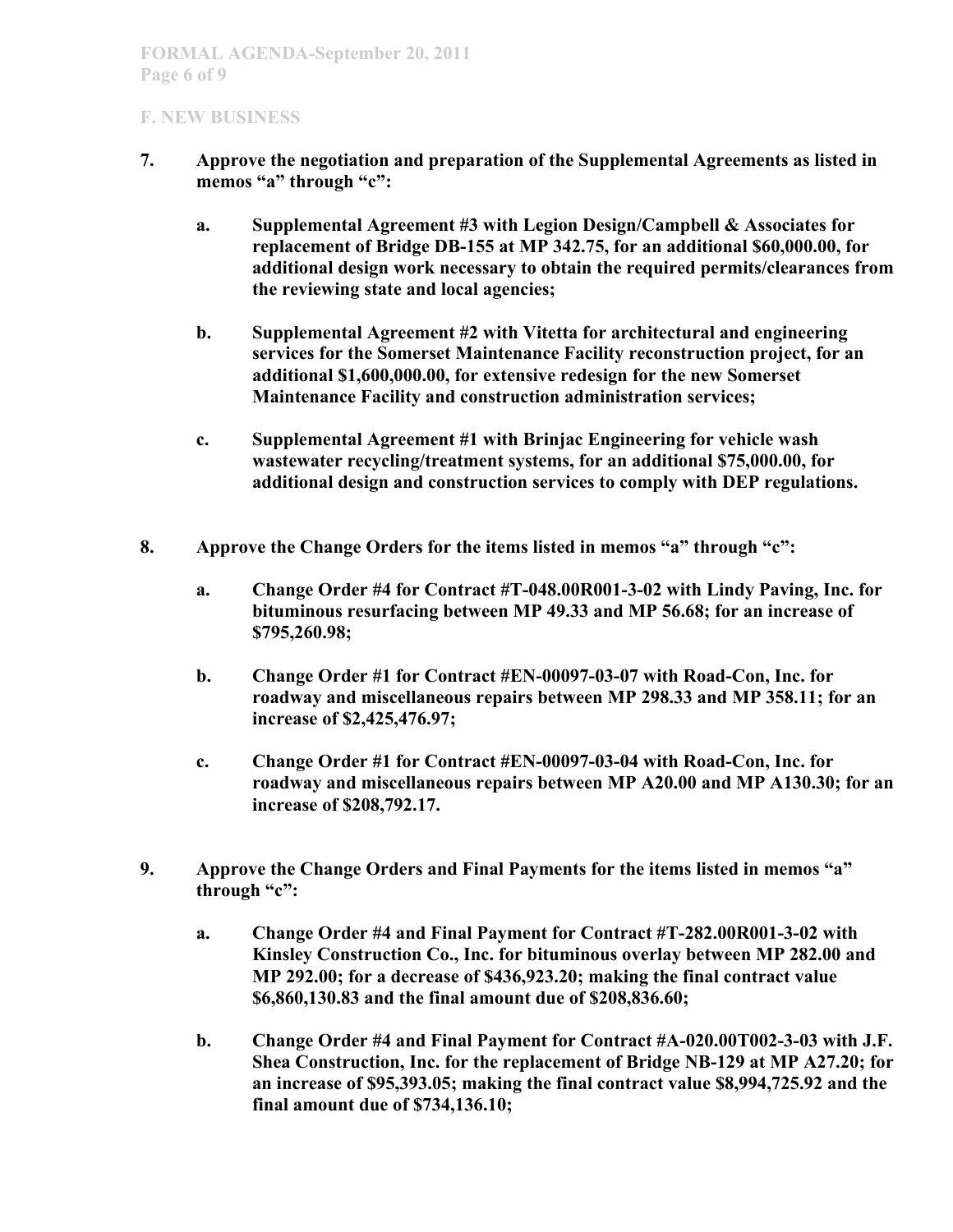- **c. Change Order #3 and Final Payment for Contract #T-315.87S001-3-02 with Nyleve Bridge Corp. for the replacement of Bridge EB-728 at MP 315.87; for an increase of \$65,381.92; making the final contract value \$4,023,097.78 and the final amount due of \$134,303.12.**
- **10. Authorize payments for the items listed in memos "a" through "d":**
	- **a. 2011 Notice of Assessment from the Bureau of Worker's Compensation at the Department of Labor and Industry, for the Uninsured Employers Guaranty Fund, in the amount of \$2,150.00;**
	- **b. All Risk Property and Builder's Risk invoice from Joyce, Jackman & Bell, LLC for the period October 1, 2011 through October 1, 2012, in the amount of \$1,649,991.00;**
	- **c. Settlement of the case,** *Suit-Kote Corporation v. Road-Con, Inc., Donald Wasmanski, Pennsylvania Turnpike Commission, and Richard Dinofa;* **and authorize payment in the settlement amount;**
	- **d. 2011 Notice of Assessment from the Bureau of Worker's Compensation at the Department of Labor and Industry, for the Supersedeas and Subsequent Injury Fund, in the amount of \$12,407.00.**
- **11. Approve a revision to Policy Letter 2.15, Approval Authorization, to permit the CFO, with concurrence of the CEO, the ability to approve insurance assessments up to and including \$10,000.00.**

## **Items Added to the Formal Agenda**

- **12 Approve amending the enhanced FY 2012 Ten Year Capital Plan to add two new total reconstruction projects from MP 48.00 to MP 57.00 and MP 298.00 to MP 312.00; and authorize the issuance of RFP's for these projects.**
- **13 Reconfirm the actions taken at the March 20, 2007 Commission Meeting authorizing the execution of an agreement with McCormick Taylor, Inc. to provide engineering design services for the full depth roadway reconstruction project from MP 180.00 to MP 186.00; approve moving the funding into the Capital Plan, and increase the not-toexceed amount to \$14,000,000.00.**
- **14 The Finance and Administration Department is seeking approval to close the current bond/disclosure and underwriter's counsel pools as well as underwriting services pools, to establish new pools and to seek Statements of Qualifications from firms experienced**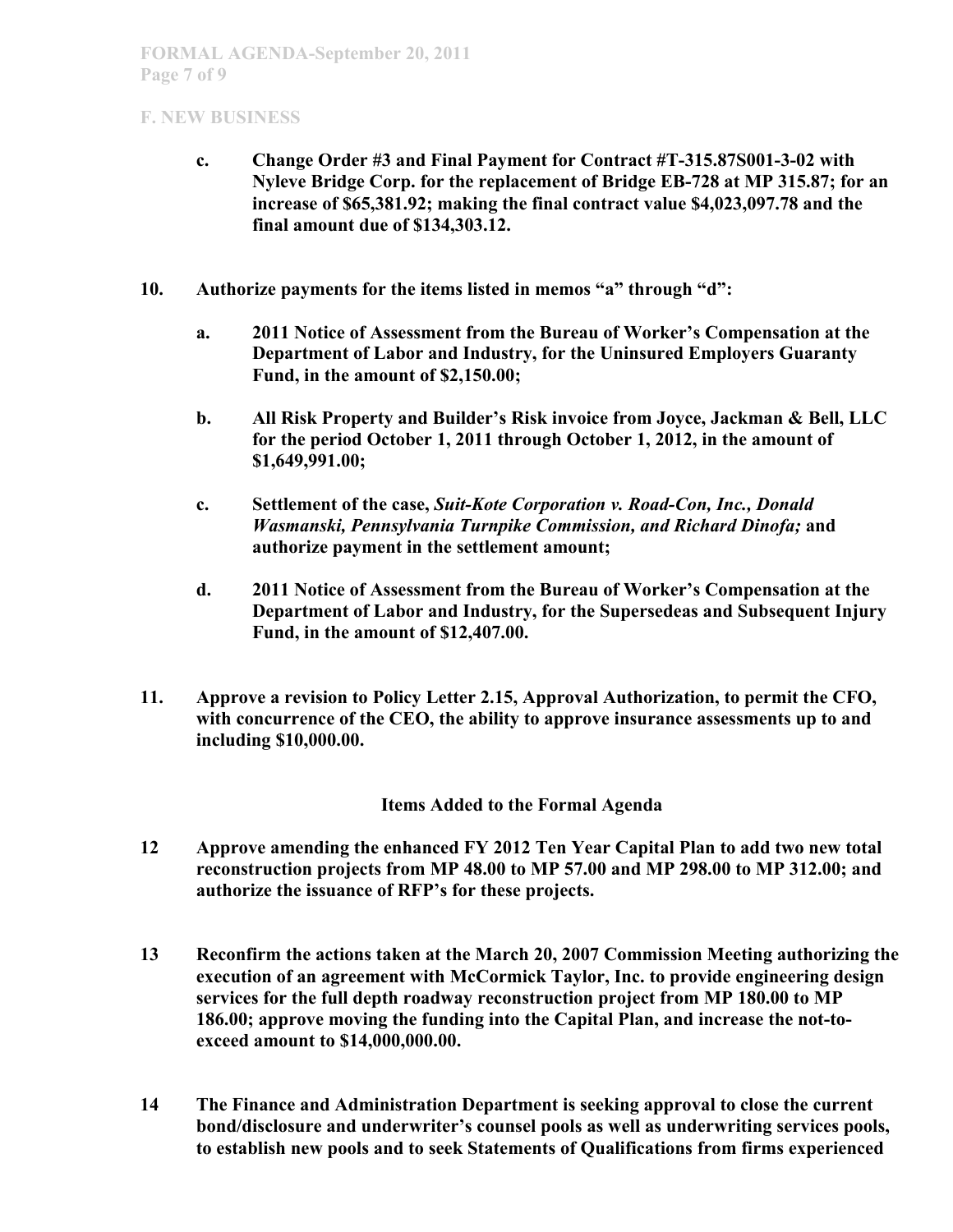**in municipal bond and municipal financing for inclusion in the new pools as listed in memos "a" and "b":**

- **a. Bond and Underwriter's Counsel Pools;**
- **b. Underwriting Pools.**
- **15 AUTHORIZE THE ISSUANCE OF THE PENNSYLVANIA TURNPIKE COMMISSION'S TURNPIKE REVENUE BONDS, SUBORDINATE REVENUE BONDS AND SPECIAL REVENUE BONDS, INCLUDING BOND ANTICIPATION NOTES, COMMERCIAL PAPER, A LINE OF CREDIT, OR OTHER SHORT-TERM INDEBTEDNESS, IN ONE OR MORE SERIES OR SUB-SERIES, FIXED RATE OR VARIABLE RATE, TAXABLE OR TAX-EXEMPT, IN A SINGLE ISSUANCE OR FROM TIME TO TIME, SUBJECT TO CERTAIN LIMITATIONS ON PRINCIPAL AMOUNT SET FORTH HEREIN (THE AGGREGATE PRINCIPAL AMOUNT OF ANY SHORT-TERM BONDS, AS DEFINED HEREIN, THAT ARE ISSUED AND OUTSTANDING AT ANY ONE TIME SHALL NOT EXCEED \$250,000,000, AND THE AGGREGATE INITIAL PRINCIPAL AMOUNT OF ANY BONDS THAT ARE NOT SHORT-TERM BONDS SHALL NOT EXCEED \$400,000,000), TO FINANCE OR REFINANCE THE COSTS OF (A) MAKING LEASE, GRANT OR OTHER PAYMENTS TO THE PENNSYLVANIA DEPARTMENT OF TRANSPORTATION IN ACCORDANCE WITH ACT 44, (B) REIMBURSING THE PENNSYLVANIA TURNPIKE COMMISSION FOR PAYMENTS PREVIOUSLY MADE TO THE PENNSYLVANIA DEPARTMENT OF TRANSPORTATION IN ACCORDANCE WITH ACT 44, (C) REFUNDING THE PENNSYLVANIA TURNPIKE COMMISSION'S VARIABLE RATE TURNPIKE REVENUE BONDS, SERIES C OF 2009, MATURING ON DECEMBER 1, 2011, (D) ANY DEBT SERVICE RESERVE OR SIMILAR FUNDS, CREDIT FACILITY COSTS OR CAPITALIZED INTEREST RELATED TO SUCH BONDS, (E) REFUNDING ANY BOND ANTICIPATION NOTES, COMMERCIAL PAPER OR OTHER SHORT-TERM INDEBTEDNESS ISSUED BY THE PENNSYLVANIA TURNPIKE COMMISSION FOR ANY OF THE FOREGOING PURPOSES, AND (F) ISSUANCE OF SUCH BONDS; AUTHORIZING THE EXECUTION, DELIVERY AND DISTRIBUTION OF THE FOLLOWING: (1) ONE OR MORE SUPPLEMENTAL TRUST INDENTURES, (2) ONE OR MORE PRELIMINARY OFFICIAL STATEMENTS OR PRELIMINARY PRIVATE PLACEMENT MEMORANDA, (3) ONE OR MORE OFFICIAL STATEMENTS OR PRIVATE PLACEMENT MEMORANDA, (4) ONE OR MORE PURCHASE CONTRACTS OR PRIVATE PLACEMENT AGREEMENTS, (5) ONE OR MORE REMARKETING AGREEMENTS, (6) ONE OR MORE CONTINUING DISCLOSURE AGREEMENTS, (7) ONE OR MORE ESCROW DEPOSIT AGREEMENTS, (8) DOCUMENTS RELATED TO THE PLEDGE OF MOTOR LICENSE FUND MONIES FOR SPECIAL REVENUE BONDS AND (9) ANY OTHER NECESSARY OR APPROPRIATE DOCUMENTS OR CERTIFICATES; AUTHORIZING THE ACQUISITION OF ONE OR MORE CREDIT FACILITIES AND THE EXECUTION AND DELIVERY OF ANY RELATED AGREEMENTS; AUTHORIZING THE TAKING OF FURTHER ACTION; REPEALING**